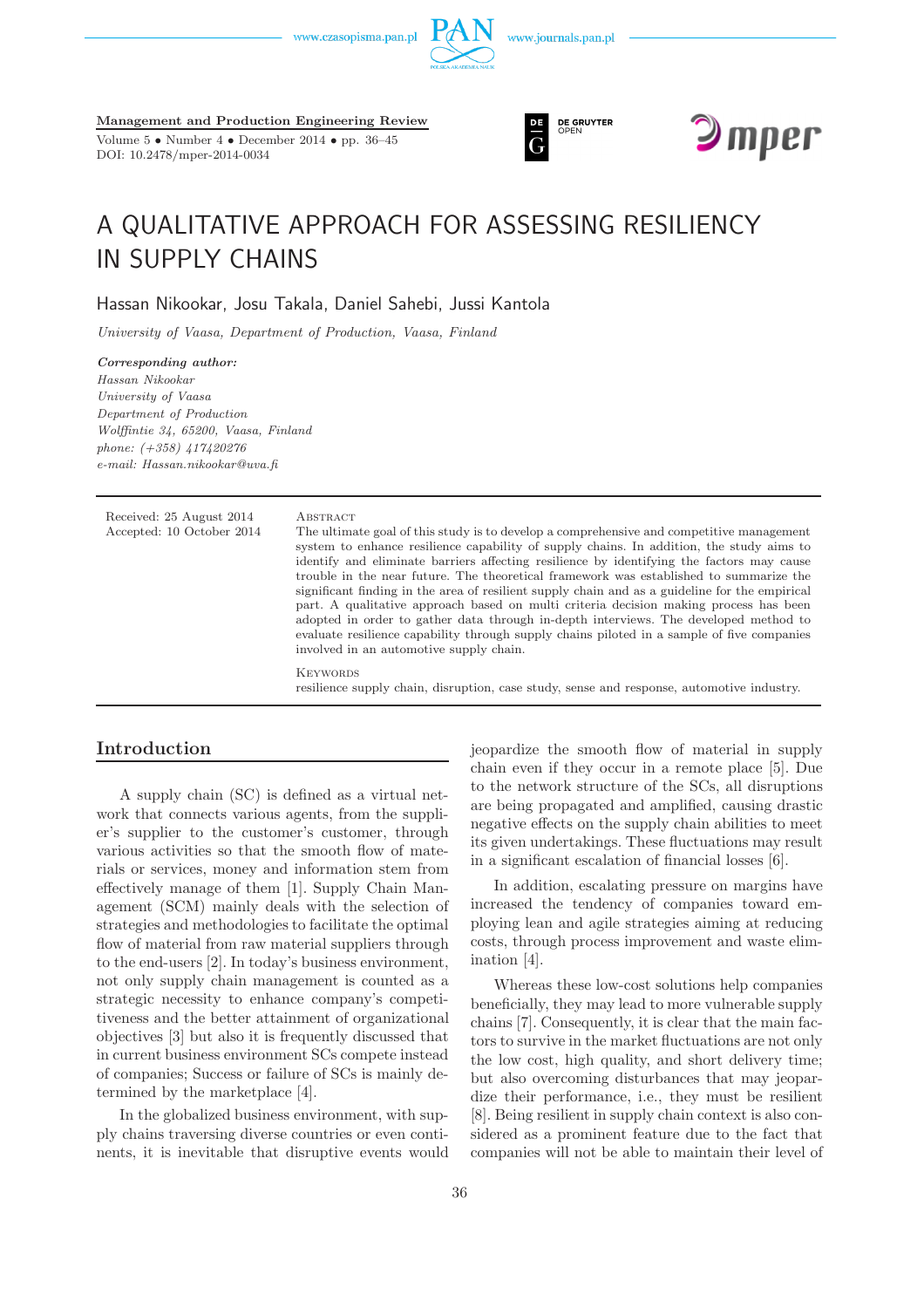

productivity in the case of a disruption in their supply chains. Therefore, interest in supply chain disruptions and respective negative consequences has been growing in the last years. Despite the fact that cost minimization or optimization of services had been the main objective in supply chain design, Current knowledge of market highlights resilience as the most crucial factor [9, 10].

Despite valuable works regarding resilient supply chain, much of the conducted research address resources of uncertainty in a supply chain and prepare several theoretical foundations to supply chain resilience [11–13]. However, a method to identify and analyze factors that influence resilience capability of supply chain is needed [14]. It seems that companies are eager to identify their weak points strongly related to their resiliency capability so that they would be able to improve their capabilities to overcome probable disruptions. Consequently, this article aims to propose an approach to evaluate and quantify the resilience level of the supply chain and identifying potentials for improving resilience in the supply chain. As it is frequently discussed that we can control what we can measure, this approach may help managers to explore supply chain threats from resiliency point of view to achieve more reliable supply chain.

In the following section, a literature review on resilient paradigm from SCM pointing at identifying resilient attributes in supply chain process is presented. Subsequently, some insights into sense and respond philosophy as the foundation of proposed assessment model will be discussed. Next, an assessment model is developed to evaluate SC's resilience capability. A case study is presented to illustrate how proposed measure helps companies make wise decision to enhance supply chain resilient. Finally main conclusions are drawn.

# **Theoretical research background**

#### **Resilient supply chain**

In current business environment, which is characterized as increasing interdependencies among companies, disruptive events adversely affect the company ability to deliver products and services to the market [15]. Jin and Zhu discuss that disturbances have undesirable impact on financial performance both in the short-term and in the long-term, sales, costs, inventories of individual companies and the whole supply chain [16]. In addition, according to Hendricks and Singhal disturbances also negatively

affect the satisfaction level of the downstream supply chain members as well as ultimate costumer [17].

Traditionally supply chains try to resist disruptions; however new concentration is on finding ways for efficiently response to disruptions. Supply chains based on their behavior in the face of disturbances can be classified into two groups as following [18]:

- Resistant supply chains: is a highly controlled supply chain which can resist to minor disturbances and have the ability to rapidly recover.
- Resilient supply chains: can operate within a broad range of possible state and have the capability to recover to its original state or even a desired state after a disruption occurrence.

Broadly speaking, resilience means recovering to initial state after disturbances. The term "Resilience" is commonly used in most areas of research ranging from engineering sciences to social sciences. In metallurgy, resilience is defined as the ability of a substance to absorb and store energy and release it without any deformation [19]. The ability of an ecosystem to keep its identity in the face of any changes or shocks is called resilience [20]. In social science Ganor and Ben-lavy define resilience as a feature of a community that prepares the ability of the community to deal with long-term stress [21]. The concept is expanded to the supply chain management and several authors propose different definitions for resilience in the area of supply chain management. According to [22], resilience is the company's ability to react to disruptive events and maintain normal activities following a disruption. Christopher and Peck define resilience as the ability of a company to bounce back from any disruptive situation [23]. Resilience is also viewed as the ability of any members of a supply chain to cope with disruptive events [24]. Research is going further and resilience definition is shifting to more detailed ones. Ponomarrov and Holcomb explain that the resilience is the capability of supply chain and not just individual companies to be prepared for disruption, whether natural or man-made, respond to and also recover from them. The point which is explicit in mentioned definitions is that the resilience provides the capability to cope with disruptions but it does not stop disruptions occurrence.

#### **Resilience practices**

In new operating environment, a broad range of responses to supply chain disruptions can be observed. The majority of which is counted as reactive. However, in few cases, companies enhanced resilient capability in response to disruptive events [22]. Resilient capability helps companies to be prepared for and respond to unexpected disruptions ahead [25].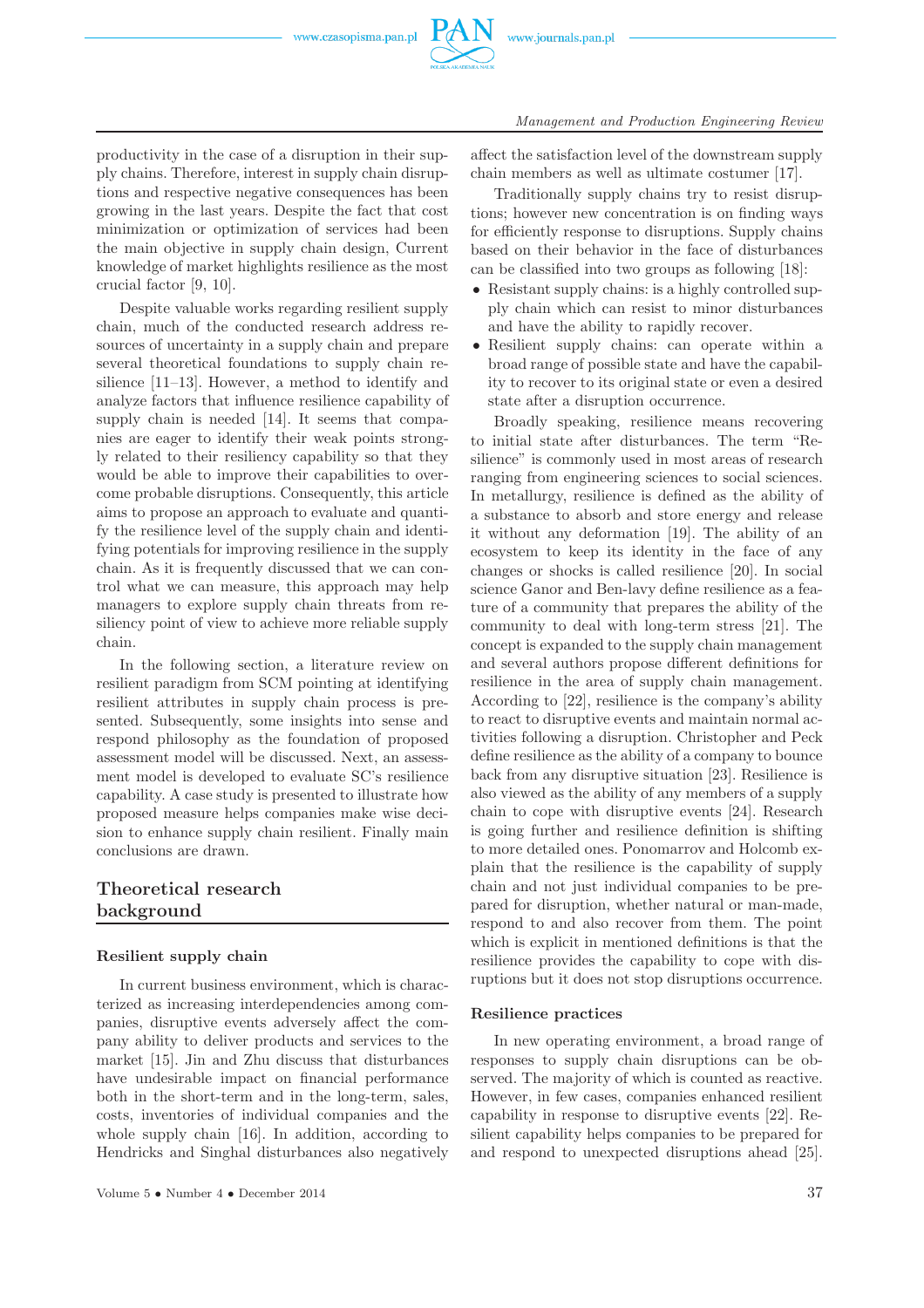

When the supply chains are investigated, important practices can be indentified that can lead to improve resilience in the supply chain. Implementing these practices efficiently would affect the resilience capability of the SC posetively.

Of all the ways to achieve resilience capability in supply chain context, two strategies, namely, redundancy and flexibility hold the greatest significant. Resilience would be enhanced through proper utilization of practices contributing to these strategies [10]. According to Carvalho, Maleki, and Cruz-Machado [26], the main goals of the resilient practices can be captured as following: to recover to original state or even desired state of the disrupted supply chain within reasonable time and cost as well as softening the impact of disturbances.

Redundancy entails maintaining extra resources and capacity in the supply chain to deal with unexpected disruptions. According to [22], companies may pursue practices such as "Managing inventory", "Maintaining production lines or facilities in excess of capacity requirement", "Committing to contracts for material supply", and " Maintaining dedicated transportation fleet" to implement redundancy strategy in their supply chains and appropriately respond to disruptions.

|                                                                                              | References                 |                                |                |                          |                       |  |  |
|----------------------------------------------------------------------------------------------|----------------------------|--------------------------------|----------------|--------------------------|-----------------------|--|--|
| <b>Resilient Practices</b>                                                                   | Rice and Caniato<br>(2003) | Christopher and Peck<br>(2004) | Tang<br>(2007) | Sodhi and Tang<br>(2012) | Soni et al.<br>(2014) |  |  |
| Managing inventory                                                                           |                            |                                |                |                          |                       |  |  |
| Maintaining production lines or facil-<br>ities in excess of capacity requirement            |                            |                                |                |                          |                       |  |  |
| Committing to contracts for material<br>supply                                               | $\sqrt{}$                  |                                |                |                          |                       |  |  |
| Maintaining dedicated transporta-<br>tion fleet                                              |                            |                                |                |                          |                       |  |  |
| Developing multi skilled work force                                                          |                            |                                |                |                          |                       |  |  |
| Designing production systems that<br>can accommodate multi products<br>and real time changes |                            |                                |                |                          |                       |  |  |
| Adopting sourcing strategies that<br>permit transparent switching of sup-<br>pliers          | $\sqrt{}$                  |                                |                |                          |                       |  |  |
| Improving velocity of supply chain<br>through "End-to-end time" reduc-<br>tion               |                            | $\sqrt{}$                      |                |                          |                       |  |  |
| Strategic use of slack                                                                       |                            |                                |                |                          |                       |  |  |
| Developing visibility throughout the<br>supply chain                                         |                            |                                |                |                          |                       |  |  |
| Developing collaboration among sup-<br>ply chain member                                      |                            |                                |                |                          |                       |  |  |
| Streamline the processes                                                                     |                            | $\sqrt{}$                      |                |                          |                       |  |  |
| Silent product rollover                                                                      |                            |                                |                |                          |                       |  |  |
| Postponement                                                                                 |                            |                                | $\sqrt{}$      |                          |                       |  |  |
| Strategic stock                                                                              |                            |                                | $\sqrt{}$      |                          |                       |  |  |
| Flexible supply base                                                                         |                            |                                | $\sqrt{}$      |                          |                       |  |  |
| Make-and-Buy                                                                                 |                            |                                | $\sqrt{}$      |                          |                       |  |  |
| Flexible transportation                                                                      |                            |                                | $\sqrt{}$      |                          |                       |  |  |
| Dynamic pricing and promotion in<br>the case of disruption occurrence                        |                            |                                | $\sqrt{}$      |                          |                       |  |  |
| Assortment planning                                                                          |                            |                                | $\sqrt{}$      |                          |                       |  |  |
| Risk management culture                                                                      |                            | $\sqrt{}$                      |                |                          | $\sqrt{}$             |  |  |
| Flexible contracts                                                                           |                            |                                |                | $\checkmark$             | $\sqrt{}$             |  |  |
| Flexible manufacturing process                                                               |                            |                                |                |                          | $\sqrt{}$             |  |  |
| Improving agility                                                                            |                            |                                |                |                          | $\sqrt{}$             |  |  |
| Information sharing                                                                          |                            |                                |                |                          |                       |  |  |

Table 1 Supply chain resilient praactices.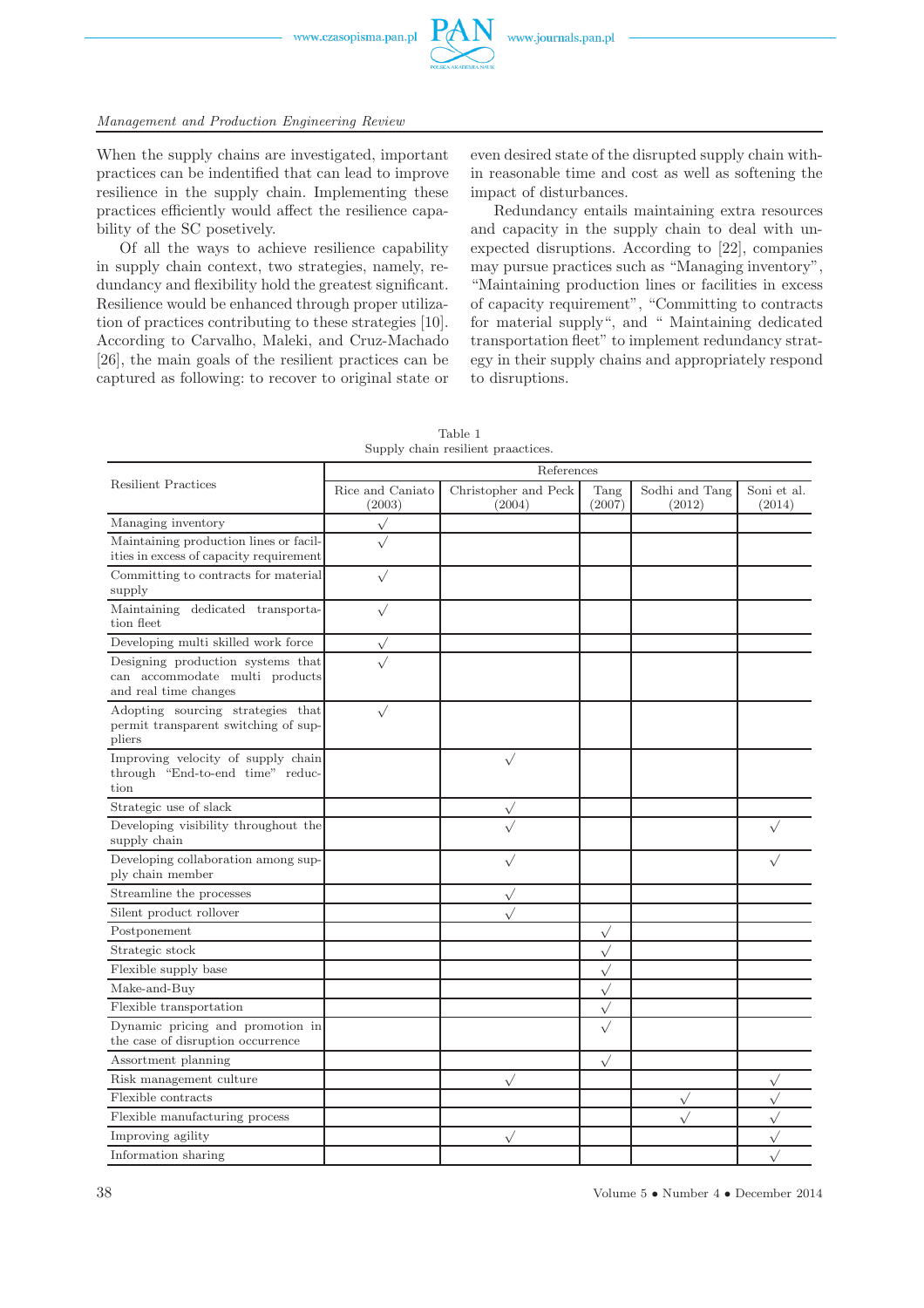

In contrast to redundancy, flexibility underscores organizational capabilities to respond to unexpected disruptions. It mainly entails establishing capability within individual companies and the whole supply chain through prior investment in tangible and intangible assets. This means that the company would reutilize existing resources in one division to make up for the missed resources in other divisions. In this line, Rice and Caniato present "developing multi skilled work force", "designing production systems that can accommodate multi products and real time changes", and "adopting sourcing strategies that permit transparent switching of suppliers" as practices which can improve flexibility through supply chain [22].

In connection with improving resilience, [23] discuss that improving agility, supply chain collaboration, and risk management culture underpin resilience in supply chains. "Strategic use of slack", developing visibility throughout the supply chain, developing collaboration among supply chain members, improving velocity of supply chain through "Endto-end time" reduction and try to streamline the processes are some practices result in improving mentioned features and consequently increasing supply chain resilience.

Anecdotal evidence shows that many companies are not willing to spend lots of money to adopt costly strategies for mitigating bad effects of disruptive events in their supply chains that may not occur. Hence, robust strategies would be good alternative as they help firms to reduce cost and enhance service quality in normal situation as well as they support companies during disruptions. To Tang [27] the utilization of robust supply chain strategies lead to enhance the organization's resilience when facing disruptive events. Eight robust practices are introduced to improve robust as well as resilience of companies as following: Postponement, Strategic stock, Flexible supply base, Make-and-Buy, Flexible transportation, Dynamic pricing and promotion in the case of disruption occurrence, Assortment planning, and Silent product rollover. This lsit has been extended by adding two new practices, namely flexible contracts and flexible manufacturing process [28].

In another research conducted by Hanna, Skipper, and Hall [15] improving collaboration among supply chain members, visibility of supply chain, risk management culture, and information sharing have been proposed as ways that can improve resilience of the supply chain. Table 1 illustrates supply chain practices contributing to improvement of resilience capability of the supply chains.

### **Supply chain in automotive industry**

The most important feature of supply chain in automotive industry is that there are numerous sorts of raw materials. Since manufacturing process of vehicles needs a lot of components, therefore, relationships with hundreds of first tier supplier as well as thousands of second and third tier suppliers must be established and arranged in a normal automotive supply chain. Thun and Hoenig argue that in automotive industry, the majority of product aspects are determined, designed, and developed by OEMs [29]. The industry, unlike any other industry, is dominated by limited number of OEMs and they rule smaller firms especially suppliers with an iron fist.

According to a research conducted by Sturgeon, Memedovic, Van Biesebroeck, & Gereffi [30] the automotive industry is also influenced by globalization. They argue that today's OEMs supply needed materials and components from all over the globe then they will be able to produce vehicles in their own factory. End products are shipped to dealers who are in charge of distributing vehicles and deliver them to end costumer. Each of OEM's supply chains is constituted by several kinds of suppliers including direct, indirect and integrator suppliers which are responsible to delivery raw material, parts, and complex components to the manufacturer.

The normal supply chain paradigms used in automotive industry are just in time or just in sequence systems. These systems are used due to imbalanced distribution of power through the supply chain. As already mentioned having dominate authority in the supply chain from OEMs provide a good base for applying these systems in the supply chain. Holweg, Disney, Hines, and Naim [31] state that although in automotive industry just in time system and just in sequence system are used but lead time of the initial components is about 40 days of which just 15% of the time is used to produce components. They also report that big changes in pricing policies have happened. Previously suppliers were in competition with each other for reducing price but nowadays this policy is replaced by partnership and collaboration instead of competition.

# **Building the method**

Since resilience capabilty of a supply chain will be improved throughout proper utilization of resilient supply chain practices, therefore, the evaluation of implementation performance of these practices throughout the supply chain is counted as an efficient approach to assess the resilience level of the supply chain. On the other hand, as the disruption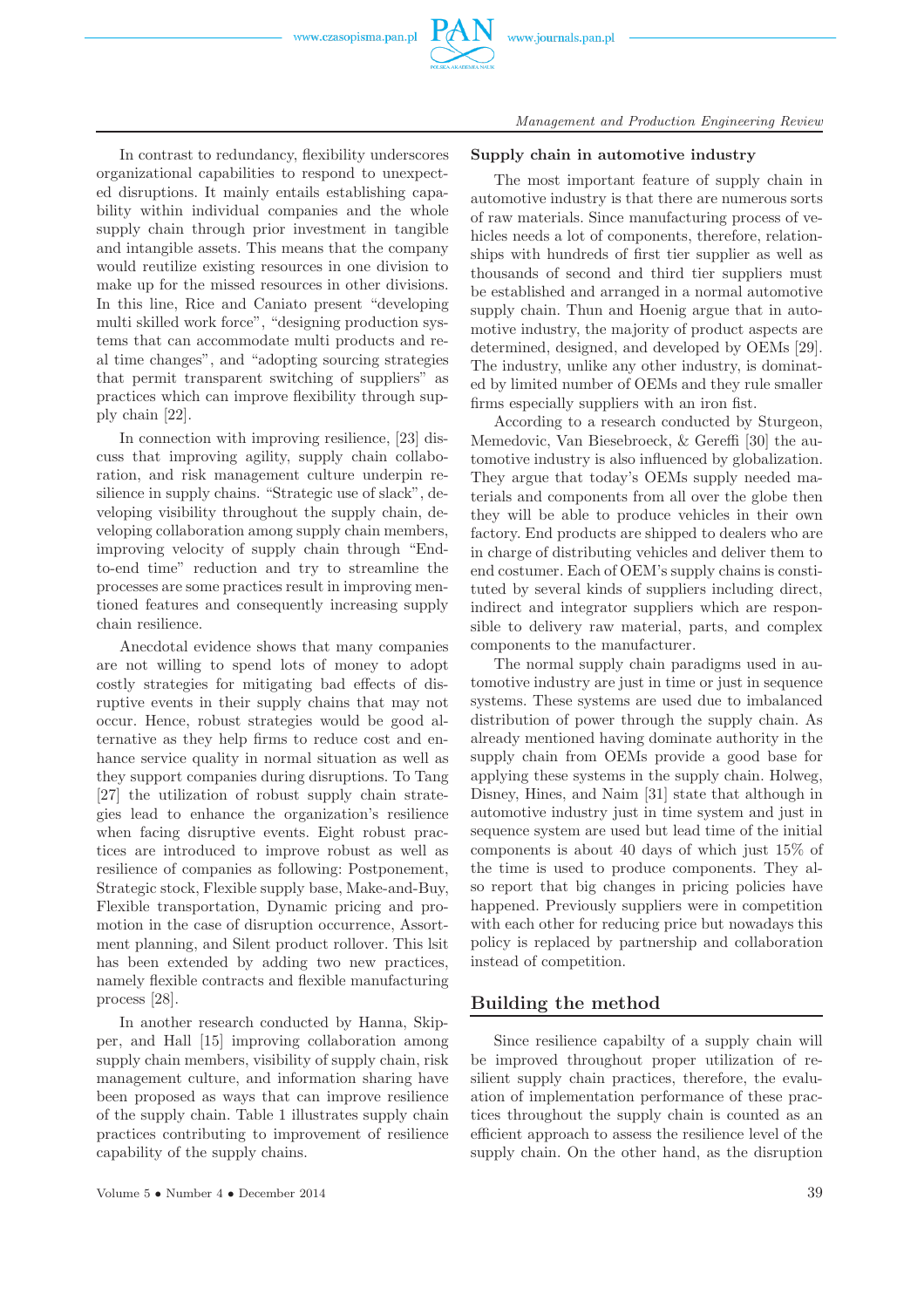may occur in everywhere throughout the chain and due to network nature of the supply chain the negative effects of these disruptive events may be amplified and propagated throughout the supply chain, therefore, the investigation must be concentrated on all supply chain parties.

The research has been conducted in three steps including:

1. Identifying practices and attributes affecting resilience of the focal supply chain.

*Tools: Personnel interview, Literature review*;

- 2. Preparing Questionnaire;
- 3. Analysis of gathered data, comparison with observation, and conclusion.

23 supply chain practices were identified in the literature, which improve resilience capability of a supply chain. During different interviews with 5 managers of case companies who are directly responsible for formulating supply chain strategies as well as following them, it was revealed that 20 of identified practices in the literature listed in Table 2 have more influence on and are more suitable for their business. They mentioned that utilization of these practices can enhance the resilience capability of the whole supply chain.

Table 2 Supply chain resilient practices utilized in the case study.

| 1.             | Managing inventory                                   |
|----------------|------------------------------------------------------|
| 2.             | Maintaining production lines or facilities in excess |
|                | of capacity requirement                              |
| 3.             | Improving velocity of supply chain through "End-     |
|                | to-end time" reduction                               |
| $\mathbf{4}$ . | Risk management culture                              |
| 5.             | Developing multi skilled work force                  |
| 6.             | Streamline the processes                             |
| 7.             | Information sharing                                  |
| 8.             | Committing to contracts for material supply          |
| 9.             | Strategic use of slack                               |
| 10.            | Postponement                                         |
| 11.            | Flexible supply base                                 |
| 12.            | Dynamic pricing and promotion in the case of dis-    |
|                | ruption occurrence                                   |
| 13.            | Developing collaboration<br>chain<br>supply<br>among |
|                | member                                               |
| 14.            | Developing visibility throughout the supply chain    |
| 15.            | Improving agility                                    |
| 16.            | Managing inventory                                   |
| 17.            | Adopting sourcing strategies that permit transpar-   |
|                | ent switching of suppliers                           |
| 18.            | Designing production systems that can accommo-       |
|                | date multi products and real time changes            |
| 19.            | Flexible transportation                              |
| 20.            | Maintaining dedicated transportation fleet           |
|                |                                                      |

#### **Sense and respond**

The method used in this study derived from "Sense & Respond" philosophy which offers tools to deal with future uncertainty. "Sense & Respond" is utilized to assess the performance of resilient practice implementation in the supply chain. The main idea behind "Sense & Respond" methodology is being prepared against threats and converting them to opportunities by sensing the environment and organizations for ongoing or unexpected changes leading to the threats.

Based on this idea, Rautiainen and Takala have proposed a questionnaire method that can assess customer satisfaction and reveals critical attributes in regards with customer satisfaction from the system [32]. Ranta and Takala use "Sense & Respond" to identify critical factors affecting service quality in a company [33]. In another study, "Sense & Respond" was applied to assess the performance of the supply chain strategy implementation within European vs. Asian companies [34]. Nikookar, Sahebi and Takala discuss that the method can be implemented at either an individual firm or a group of firms regardless of its size and complexity [35].

#### **Questionnaire**

The most reliable and convenient tool to gather data in qualitative research is using questionnaire. In our research a questionnaire has been formed from resilient practices identified in prior stage and the study is going to evaluate their implementation performance in the supply chain. It was developed same way as it is proposed in Sillanpää et al. study [34]. In order to increase the validity and the reliability, a short and clear questionnaire has been formed. The easier the questionnaire is to complete the more valid the answers are. Table 3 illustrates the way how the questionnaire was formed. The implementation of practices is evaluated by expectation and experience with the scale of 1 to 10. Respondents are also asked to assess direction of development, past and future, and compare the focal supply chain with other competitors by choice of worse, same, or better.

The information extracted from questionnaires is then analyzed by the means of eight indices as following:

- Average of expectations;
- Average of experiences;
- Importance index;
- performance index;
- Gap index;
- Direction of development (past);
- Direction of development (future):
- Balanced Critical Index (BCFI).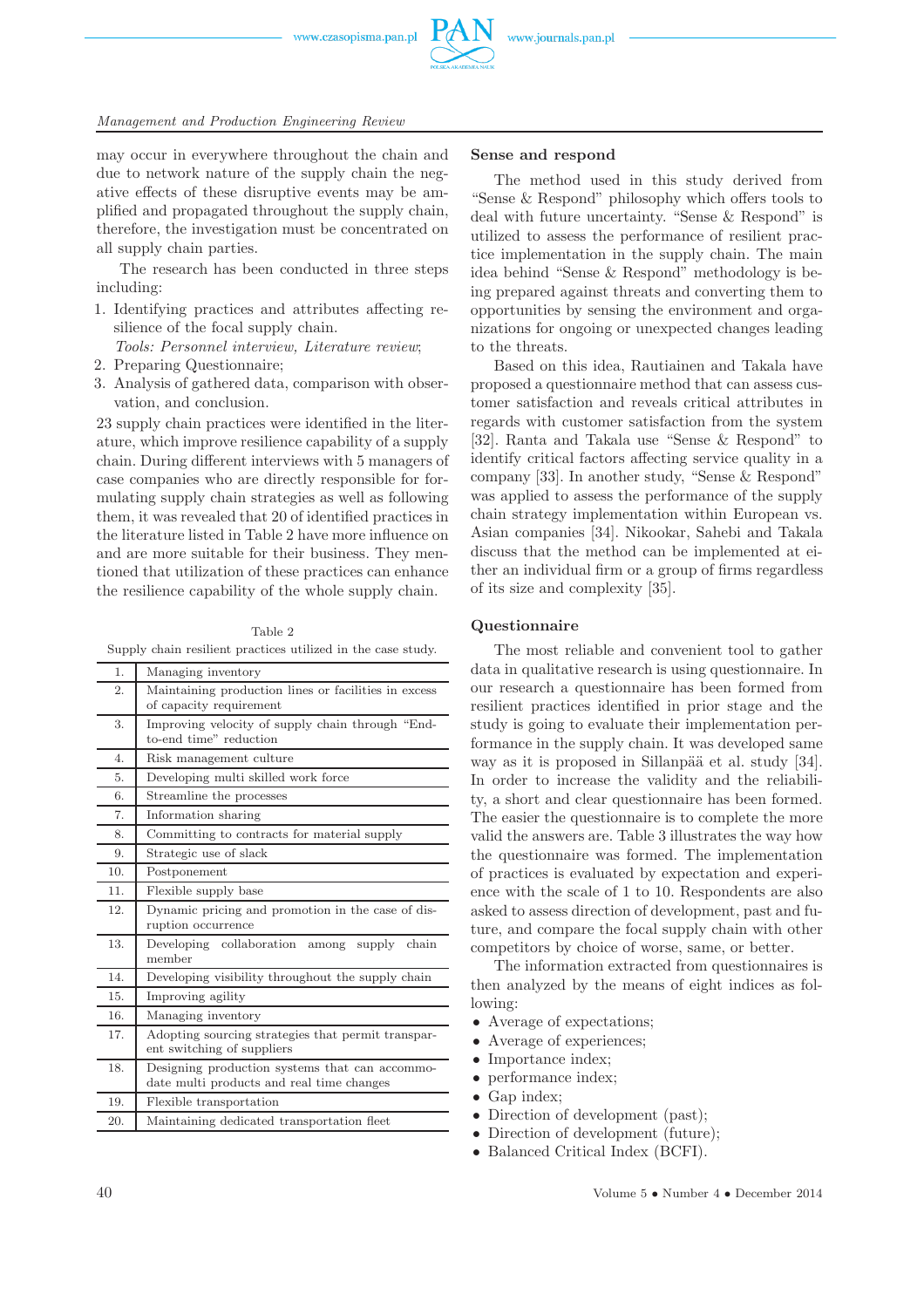

| The format of question aire. |                                  |                          |                                                       |      |                                                    |       |            |        |  |  |                   |
|------------------------------|----------------------------------|--------------------------|-------------------------------------------------------|------|----------------------------------------------------|-------|------------|--------|--|--|-------------------|
| Attribute                    | Scale:<br>$1 =$ low, $10 =$ high |                          | Direction of development,<br>expectations<br>(future) |      | Direction of development,<br>experiences<br>(past) |       | Competitor |        |  |  |                   |
|                              | Expectations<br>$(1-10)$         | Experience<br>$(1 - 10)$ | Worse                                                 | Same | <b>Better</b>                                      | Worse | Same       | Better |  |  | Worse Same Better |
| Attribute 1                  |                                  |                          |                                                       |      |                                                    |       |            |        |  |  |                   |

Table 3

Figure 1 presents the formulas which are used in the calculation of above indices.



Fig. 1. "Sense&respond" equations [34].

The BCFI has been proposed to prepare a comprehensive overview on the performance of business process [33]. The idea behind the BCFI is to develop a reliable and quick tool to sense in advance and adequately respond to changes. Whereas the method, for the first time, was used to assess customer satisfaction and determine which attribute of the business process needs to be enhanced and which is in a stable situation but the application of this method in over than 60 cases, including a big categories of businesses, confirms that the methodology can be utilized in every business processes [33]. The method helps decision makers within the organization to find out the implementation performance of which resilient practice should be monitored and improved by revealing the criticality level of it.

## **Case study**

A sample of five companies involved in an automotive supply chain was determined to be investigated during this work. The target supply chain in this study is constituted by one manufacture and four first tier suppliers which are located in several parts of Iran. Those suppliers are responsible for supplying manufacturer with wire harness, exhaust, CNG conversion kit, and piston.

The manufacturer is a subsidiary of the greatest OEM in Iran. Similar to other OEMs in automotive industry, the parent company is in charge of designing and developing all products and subsidiaries located in different parts of the country only produce vehicles according to dictated production plans. In this case the responsibility of sourcing belongs to especial subsidiary of OEM, which has the responsibility of sourcing, making contract, and delivering parts and components to plants being responsible to produce vehicles. The OEM produces 12 different types of vehicles from which 4 models are produced by focal plant, which is called in this work manufacturer.

The recent strategy of the company is concentrated on producing customized vehicles based upon end user preferences, simultaneously, reducing cost to achieve price reduction. This policy has been adopted by the OEM for improving customer satisfaction.

In automotive industry, OEMs have authority to make decision regarding to the majority of product features. In the focal supply chain the OEM is in charge of sourcing raw materials and components needed in production process. An especial department located in headquarters of the OEM determines important factors influencing supplier selection process. Since there are strict regulations and standards in automotive industry in regards to safety and environmental issues. Therefore, OEMs not only control first tier suppliers but also they do control second tier supplier i.e. the suppliers of suppliers.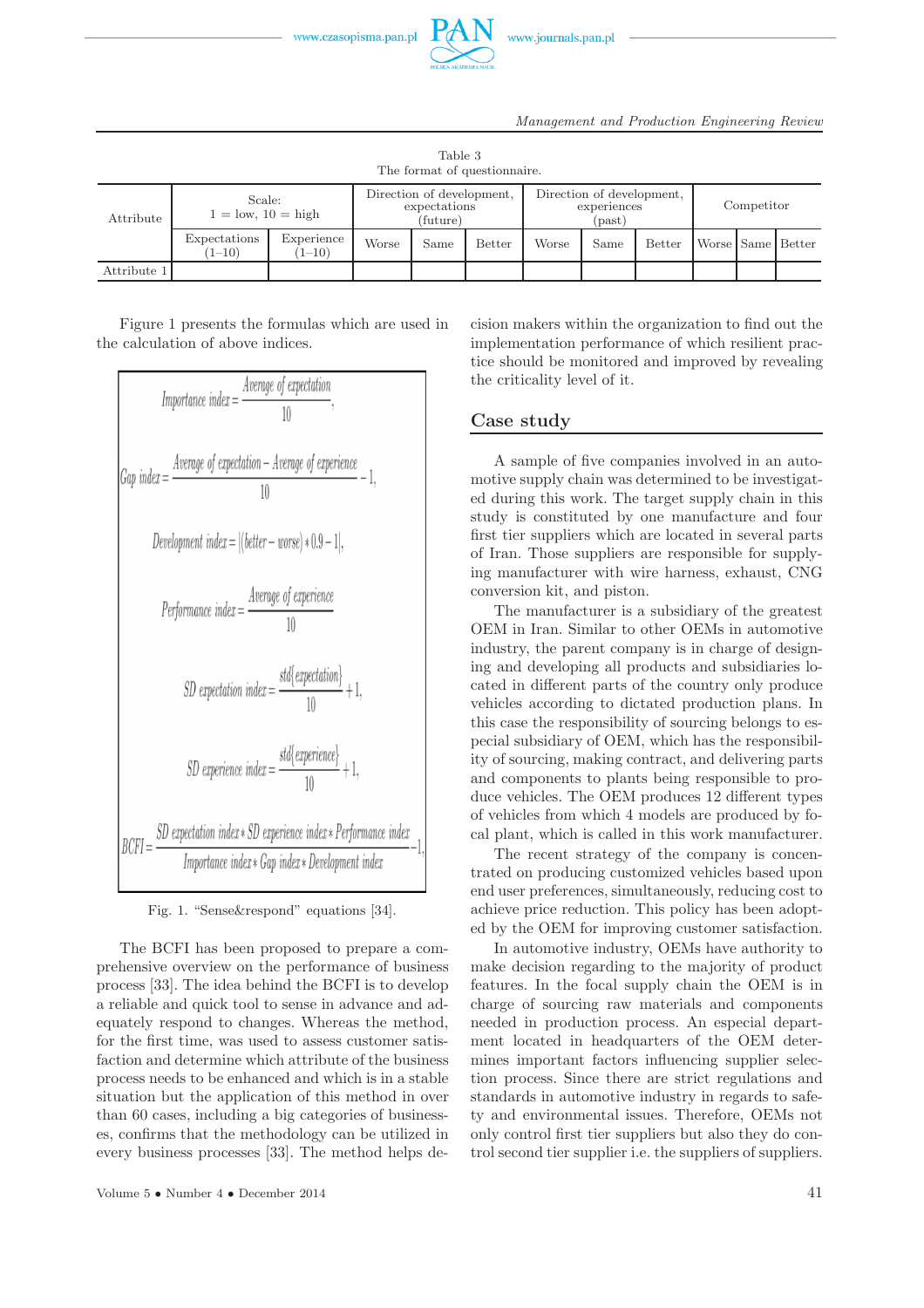www.czasopisma.pan.pl



#### *Management and Production Engineering Review*

In our case study first tier suppliers and also the suppliers of them i.e. second tier suppliers are regularly audited according to particular predefined instructions by OEM.

The manufacturer in this case has established a long-term relationship with approximately 465 suppliers and in some cases they intend to develop partnership relations. The main goal of the company in developing long-term relationship with its suppliers is to ensure that all components and raw materials correspond exactly to orders.

In order to increase the reliability of supply chain, a new policy is being applied to almost every first tier suppliers. The order quantity is determined based on regular audits, price, and the geographical proximity of suppliers. This new policy has more pressure on suppliers than before due to the fact they must increase their quality in parallel with cost reduction.

# **Results and discussion**

Information was collected by the resilient evaluation questionnaire which was especially developed and tested in the supply chain case to assess its resilience. First of all, the researchers investigate resilient features and current situation through literature review, observation, and interview. The questionnaire has been established based on findings of first step. The questionnaire measure the performance implementation of 20 resilient practices taking respondents' expectation and experience, their impressions of direction of development and other competitors into account.

The respondents were determined so that all the managers who are contributing to supply chain processes in four case companies, being questioned. From 40 distributed questionnaires, 25 answered questionnaires are useable (62.5%). According to response rate, the questionnaire is very successful because over the half of the distributed questionnaires have been fully answered and returned.

Table 4 is presenting preliminary results. The results revealed that every practice has gap between its experiences and expectations. Ranta and Takala claim when there are many gaps, utilization of more analyzing tools are crucial [33]. Hence, Direction of development index and Importance index were calculated for each practice. Gap index was also calculated for Critical index factor (refer to Table 5, 6, and Fig. 2).

| гтенницагу техниз. |                           |                         |                           |                        |  |  |
|--------------------|---------------------------|-------------------------|---------------------------|------------------------|--|--|
|                    | Average<br>of expectation | SD Expectation<br>Index | Average<br>of experiences | SD Experience<br>Index |  |  |
| PRACTICE 1         | 8.20                      | 1.10                    | 7.08                      | 1.71                   |  |  |
| PRACTICE 2         | 8.84                      | 1.10                    | 8.20                      | 1.82                   |  |  |
| PRACTICE 3         | 9.16                      | 1.07                    | 5.56                      | 1.56                   |  |  |
| PRACTICE 4         | 8.80                      | 1.09                    | 6.16                      | 1.62                   |  |  |
| PRACTICE 5         | 7.48                      | 1.07                    | 6.92                      | 1.69                   |  |  |
| PRACTICE 6         | 9.44                      | 1.07                    | 9.12                      | 1.91                   |  |  |
| PRACTICE 7         | 7.36                      | 1.06                    | 4.36                      | 1.44                   |  |  |
| PRACTICE 8         | 8.36                      | 1.06                    | 8.24                      | 1.82                   |  |  |
| PRACTICE 9         | 9.44                      | 1.06                    | 8.76                      | 1.88                   |  |  |
| PRACTICE 10        | 7.12                      | 1.07                    | 7.16                      | 1.72                   |  |  |
| PRACTICE 11        | 7.04                      | 1.08                    | 7.12                      | 1.71                   |  |  |
| PRACTICE 12        | 9.28                      | 1.07                    | 9.28                      | 1.93                   |  |  |
| PRACTICE 13        | 9.72                      | 1.05                    | 6.80                      | 1.68                   |  |  |
| PRACTICE 14        | 8.56                      | 1.12                    | 5.40                      | 1.54                   |  |  |
| PRACTICE 15        | 7.12                      | 1.11                    | 7.96                      | 1.80                   |  |  |
| PRACTICE 16        | 9.64                      | 1.06                    | 6.64                      | 1.66                   |  |  |
| PRACTICE 17        | 7.84                      | 1.09                    | 9.48                      | 1.95                   |  |  |
| PRACTICE 18        | 6.88                      | 1.07                    | 7.32                      | 1.73                   |  |  |
| PRACTICE 19        | 6.60                      | 1.06                    | 6.28                      | 1.08                   |  |  |
| PRACTICE 20        | 9.16                      | 1.06                    | 9.24                      | 1.07                   |  |  |

Table 4 Preliminary results.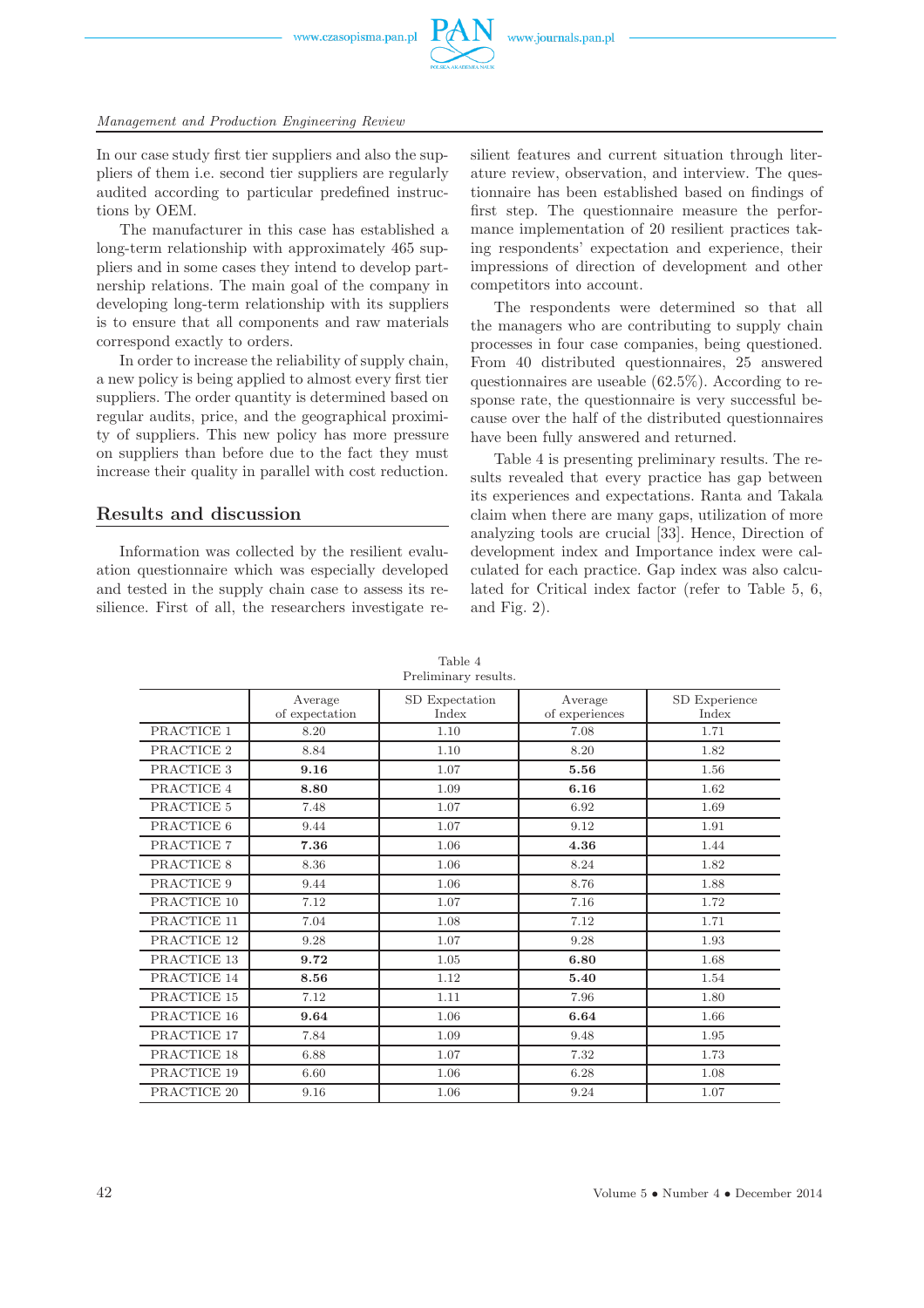

| Table 5<br>Importance Index, Direction of Development Index, and Gap Index. |                  |                          |           |  |  |  |
|-----------------------------------------------------------------------------|------------------|--------------------------|-----------|--|--|--|
|                                                                             |                  |                          |           |  |  |  |
|                                                                             | Importance Index | Direction of development | Gap Index |  |  |  |
| PRACTICE 1                                                                  | 0.82             | 0.98                     | 1.15      |  |  |  |
| PRACTICE 2                                                                  | 0.88             | 0.99                     | 1.08      |  |  |  |
| PRACTICE 3                                                                  | 0.92             | 1.03                     | 1.47      |  |  |  |
| PRACTICE 4                                                                  | 0.88             | 1.02                     | 1.34      |  |  |  |
| PRACTICE 5                                                                  | 0.75             | 0.40                     | 1.07      |  |  |  |
| PRACTICE 6                                                                  | 0.94             | 0.48                     | 1.04      |  |  |  |
| PRACTICE 7                                                                  | 0.74             | 1.48                     | 1.39      |  |  |  |
| PRACTICE 8                                                                  | 0.84             | 0.52                     | 1.02      |  |  |  |
| PRACTICE 9                                                                  | 0.94             | 0.40                     | 1.09      |  |  |  |
| PRACTICE 10                                                                 | 0.71             | 0.84                     | 0.99      |  |  |  |
| PRACTICE 11                                                                 | 0.70             | 0.40                     | 0.99      |  |  |  |
| PRACTICE 12                                                                 | 0.93             | 0.60                     | 1.00      |  |  |  |
| PRACTICE 13                                                                 | 0.97             | 1.44                     | 1.38      |  |  |  |
| PRACTICE 14                                                                 | 0.86             | 1.24                     | 1.41      |  |  |  |
| PRACTICE 15                                                                 | 0.71             | 0.40                     | 0.89      |  |  |  |
| PRACTICE 16                                                                 | 0.96             | 0.72                     | 1.39      |  |  |  |
| PRACTICE 17                                                                 | 0.78             | 0.56                     | 0.79      |  |  |  |
| PRACTICE 18                                                                 | 0.69             | 0.60                     | 0.94      |  |  |  |
| PRACTICE 19                                                                 | 0.66             | 0.68                     | 1.04      |  |  |  |
| PRACTICE 20                                                                 | 0.92             | 0.60                     | 0.99      |  |  |  |



|             | <b>BCFI</b> |             | <b>BCFI</b> |
|-------------|-------------|-------------|-------------|
| PRACTICE 1  | 0.93        | PRACTICE 11 | 2.97        |
| PRACTICE 2  | 1.89        | PRACTICE 12 | 1.91        |
| PRACTICE 3  | 0.47        | PRACTICE 13 | 0.39        |
| PRACTICE 4  | 0.60        | PRACTICE 14 | 0.42        |
| PRACTICE 5  | 2.50        | PRACTICE 15 | 3.74        |
| PRACTICE 6  | 2.21        | PRACTICE 16 | 0.78        |
| PRACTICE 7  | 0.33        | PRACTICE 17 | 3.14        |
| PRACTICE 8  | 2.13        | PRACTICE 18 | 2.12        |
| PRACTICE 9  | 2.42        | PRACTICE 19 | 1.55        |
| PRACTICE 10 | 1.37        | PRACTICE 20 | 1.94        |



l,



Value over 1 in Direction of Development is classed as the practice which are need to be improved and value below 1 means that the implementation performance has been improved. Value 1 in mentioned index indicates that implementation performance has remained on the same level. Respectively, in Gap Index value 1 means there is no gap between expectation and experience. Value over or under 1 shows significant gap between expctation and exprienc.

Only the performance of implementation of five practices degenerated according to Direction of Development Index (Practices 3, 4, 7, 13, and 14). Other practices had improved.

The aim of the research was to figure out the most critical areas that need to improve in order to make the case supply chain more resilient. This goal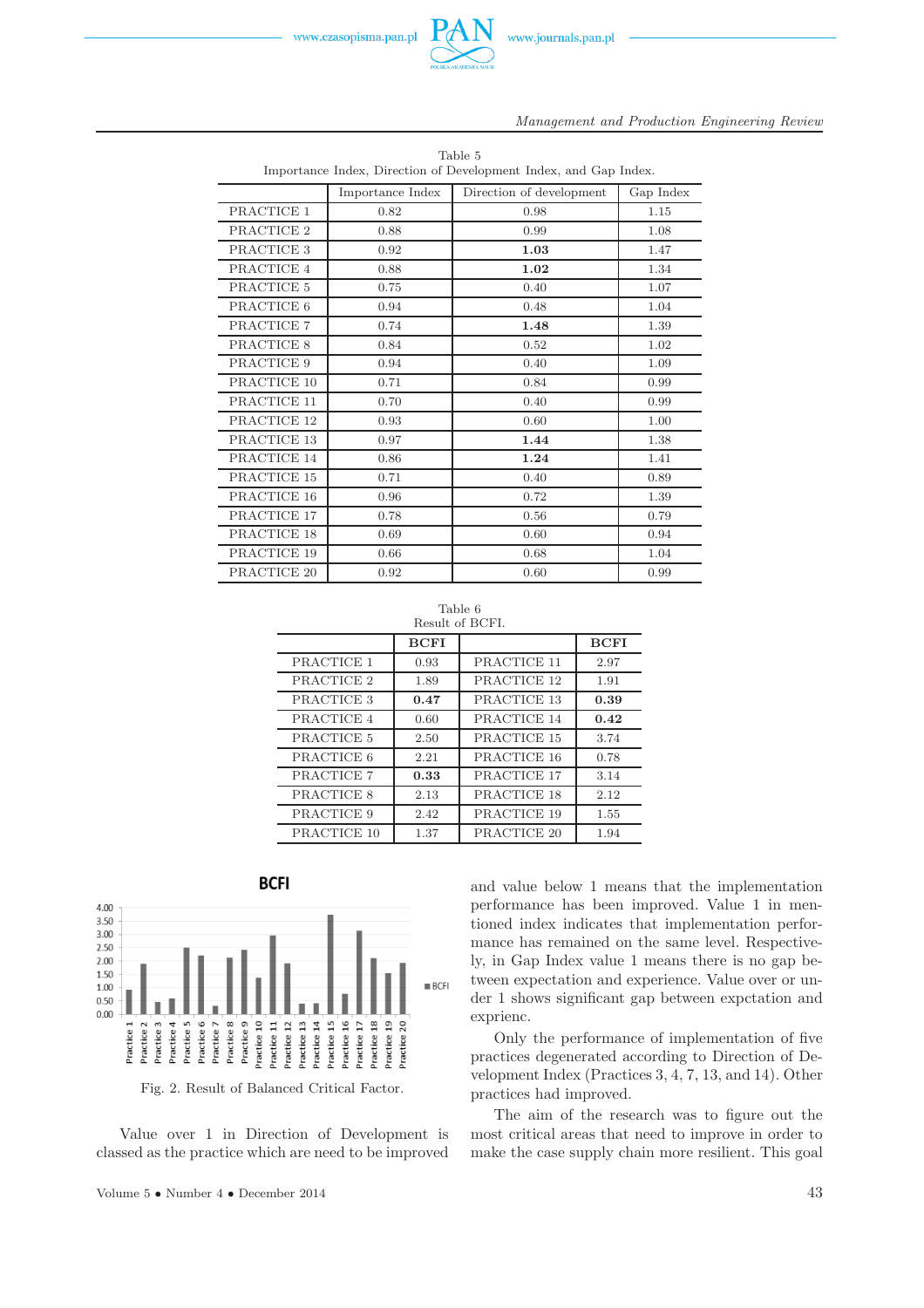www.czasopisma.pan.pl



have been tried to be reached by Balanced Critical Index. The smaller values of BCFI correspond with the most critical practices. Each practice falls below 1/3 of average level of BCFIs (0.56) have been determined as the most critical practices.

From Balanced Critical Index point of view, four practices (practices 3, 7, 13, and 14) have been identified as the most critical ones among all practices which help case companies to be more resilient against disruption occurrence. Therefore, more attention should be paid to improving velocity of the supply chain through, information sharing, developing collaboration among supply chain member, and developing visibility throughout the supply chain.

# **Conclusion**

Through this case study research, a constructive method for identifying critical practices which lead to a more resilient supply chain was established and tested by weak market test. This identification process is based on internal expert's opinions and systematic analysis of gathered data. The standard deviation, balanced critical index, and weak market test used to verify the validity and reliability of the study.

In this study, it was observed that there are significant gaps between experiences and expectations of implementation performance of resilient practices and that is the reason why we need more analysis. With Direction of development index it was revealed that which practices have developed and what have degenerated.

With Balanced Critical Index the most critical practices were identified. Based on this index, more attention hast to be paid to information sharing and visibility through supply chain. It is also highlighted that velocity in the case is significant to make more resilient supply chain.

# **References**

- [1] Stevens Graham C., *Integrating the supply chain*, International Journal of Physical Distribution & Logistics Management, 19 (8), 3–8, 1989.
- [2] Fahimnia B., Luong L., Marian R., *Genetic algorithm optimisation of an integrated aggregate production–distribution plan in supply chains*, International Journal of Production Research, 50 (1), 81–96, 2012.
- [3] Gunasekaran A., Patel C., Tirtiroglu E., *Performance measures and metrics in a supply chain en-*

*vironment*, International Journal of Operations & Production Management, 21 (1/2), 71–87, 2001.

- [4] Christopher M., Towill D., *An integrated model for the design of agile supply chains*, International Journal of Physical Distribution & Logistics Management, 31 (4), 235–246, 2001.
- [5] Craighead C.W., Blackhurst J., Rungtusanatham M.J., Handfield R.B., *The severity of supply chain disruptions: design characteristics and mitigation capabilities*, Decision Sciences, 38 (1), 131–156, 2007.
- [6] Sheffi Y., *The resilient enterprise: overcoming vulnerability for competitive advantage*, MIT Press Books, 1, 2005.
- [7] Peck H., *Drivers of supply chain vulnerability: an integrated framework*, International Journal of Physical Distribution & Logistics Management, 35 (4), 210–232, 2005.
- [8] Carvalho H., Azevedo S.G., Cruz-Machado V., *Supply chain performance management: lean and green paradigms*, International Journal of Business Performance and Supply Chain Modelling, 2 (3), 304-333, 2010.
- [9] Blackhurst J., Kaitlin S. Dunn, Christopher W. Craighead, *An empirically derived framework of global supply resiliency*, Journal of Business Logistics, 32 (4), 374–391, 2011.
- [10] Pettit T.J., Fiksel J., Croxton K.L., *Ensuring supply chain resilience: development of a conceptual framework*, Journal of Business Logistics, 31 (1), 1–21, 2010.
- [11] Wagner S.M., Neshat N., *Assessing the vulnerability of supply chains using graph theory*, International Journal of Production Economics, 126 (1), 121–129, 2010.
- [12] Jüttner U., Maklan S., *Supply chain resilience in the global financial crisis: an empirical study*, Supply Chain Management: An International Journal, 16 (4), 246–259, 2011.
- [13] Bhamra R., Dani S., Burnard K., *Resilience: the concept, a literature review and future directions*, International Journal of Production Research, 49 (18), 5375–5393, 2011.
- [14] Soni U., Jain V., Kumar S., *Measuring Supply Chain Resilience Using a Deterministic Modeling Approach*, Computers & Industrial Engineering, 2014.
- [15] Hanna Joe B., Skipper J.B., Hall D., *Mitigating supply chain disruption: the importance of top manage-*